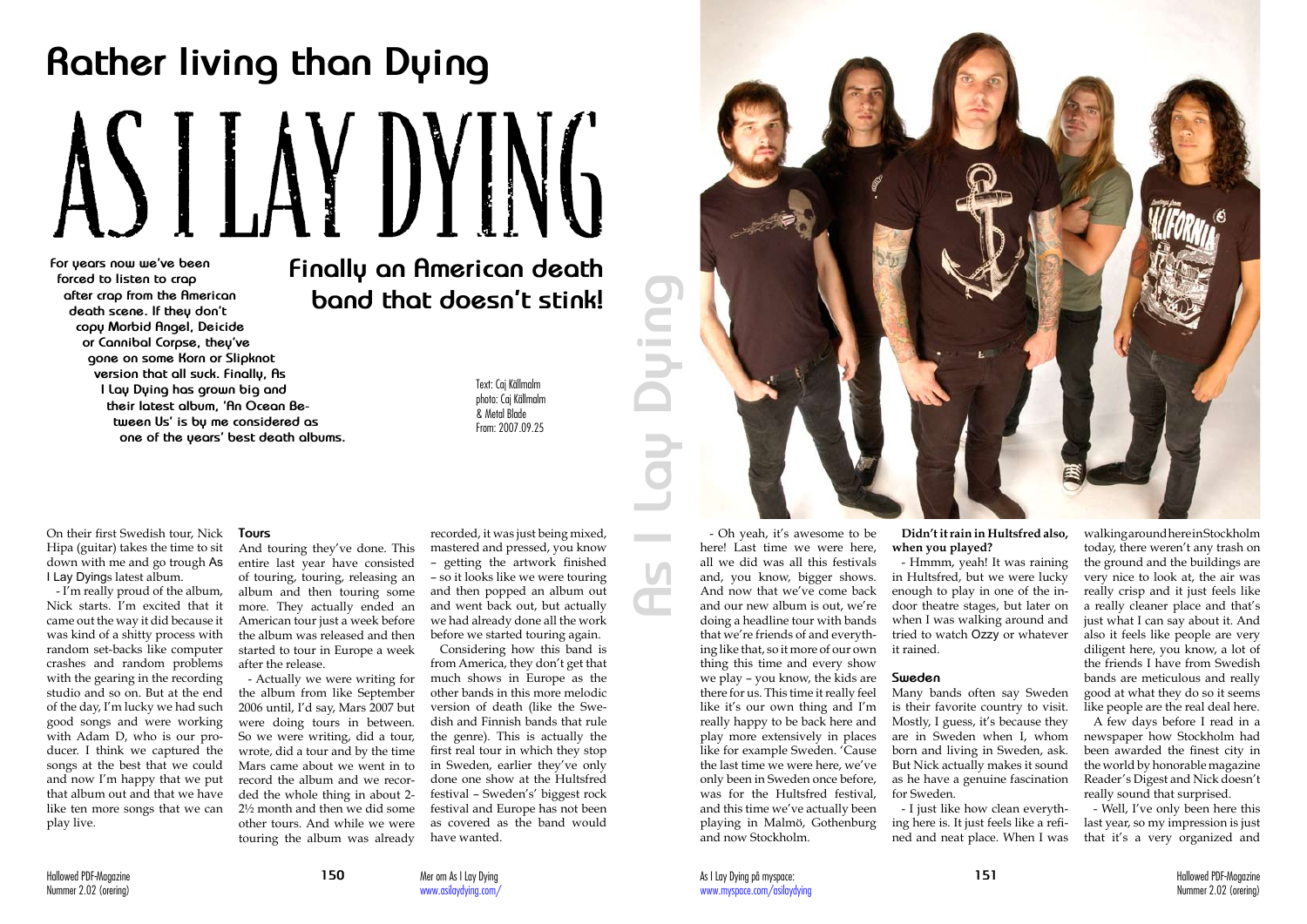Hallowed PDF-Magazine **152** Nummer 2.02 (orering)

clean and it's awesome that they thought so! It seems like people take care of themselves and their city here and I like that.

### **Back to the album**

So how about that album? 'An Ocean Between Us' it's called and both me and Nick agree over how this album is the very best from the band so far.

- I think what makes this album better, is that it's just more … like elaborate in the song writing. We didn't go too far off with it; it's just a little more interesting on a musical skill. There's like more interesting drum-beats, the riffs are a little more technical – there's more guitar-solos and stuff. And that's just something that I like – a bit more complex. But it's not like… (Nick looks at my t-shirt with a Children of Bodom motive) Bodom or… Opeth or anything that's off the wall, it's just…

### **Bodom aren't THAT technical, I interupt Nick by sying.**

- Well, they aren't too technical until you get to the leads. Then it gets a little more on the fast side. I'd say it's very technical when it comes to the lead side – not the arrangements, they are pretty, I guess like other bands that are out there but I really think they are pretty great at their instruments!

But we're not talking about Bodom here, Nick. Tell us more about the album.

- Well, I would say it's very energetic and, you know, intense



even though there are different types of sounds going on. Some songs have more clean singing than the others, some songs are a lot faster than the others and I think the whole feel to it is just… you know, energetic. Like when I listen to it, it kind of gets my blood boiling a little and I think, also, we try to write music that has some sort of purpose. Like

you listen to the songs and they make some sort of impact on you and you can feel them, not just writing riffs because they are cool to play, but writing music and arranging songs that when you listen to them you get excited and you feel a certain way. And that's how I would say our songs are on this album.

- For me personally, Nick con-

tinues, it's kind of like "yeah, **As I Lay Dying** I can feel this song" and that's something that we try to do as a band, because if you can't feel  $\sim$ the music it's just like something  $\sim$ that your ears are hearing and that stuff. And that's the way I am towards music in general, like that's the kind of music that I listen to – that everything I listen to makes me feel a certain way.

### **So, what feelings do you get form listening to 'An Ocean between us'?**

- You know, I wouldn't say aggressive but kind of just … like if I'm tired or anything, if I start listening to it – I mean, I don't listen to it that much now because I hear it all the time – but when I did listen to it, it was kind of getting me excited and giving me a

little burst of energy, you know. Like when I listen to some other metal albums I get like "yeah", I get super … What's the word now … Well, I just want to jump around and stuff, I can't just listen to metal albums and like chill or anything. I need to kind of nodding my head a little and you know … So those are some of the vibes I get.

# **Quickie**

### **Beer Water**

I'm gonna go with water because I *really* like water and have to have water on the stages and all. But beer is a close second.

### **Meat Ham**

Meat… but ham is a form of meat, isn't it? But more of a pork thing… Well, I'd say straight out cow! It's tastier to me.

# **Spandex pants Leather pants**

### I'm gonna go with leather, because you can't really be brutal with spandex. Leather, you can still be rock or brutal or, you can be anything: metal, glam or whatever. Leather is more universal.

# **Metallica Iron Maiden**

I'm going to say Metallica because Metallica was more a staple of my youth. I love Iron maiden, don't get me wrong, but I think Metallica was more influential to me when I was growing up.

# **CD mp3**

CD, I would say. I mean, mp3s are great, I love my iPod – it's my favorite thing I know, but I also love my CD-collection at home. The whole wall with CDs – and like "let's check it out! Look at the artwork and stuff". I like something to hold in my hand.

# **Surfing Skateboarding**

Not much to add since Nick loves surfing and comes from Hawaii

### **Live Studio**

Live! Just, it's fun! In the studio you can like stress out about making everything sound perfect, live – just put on a good show and play as well as you can! It speaks to me more.

### **Live album Studio album**

Studio album actually, I prefer. Because sometimes you listen to live albums and they doesn't really sound good.

As I Lay Dying videos: www.youtube.com/aildvideos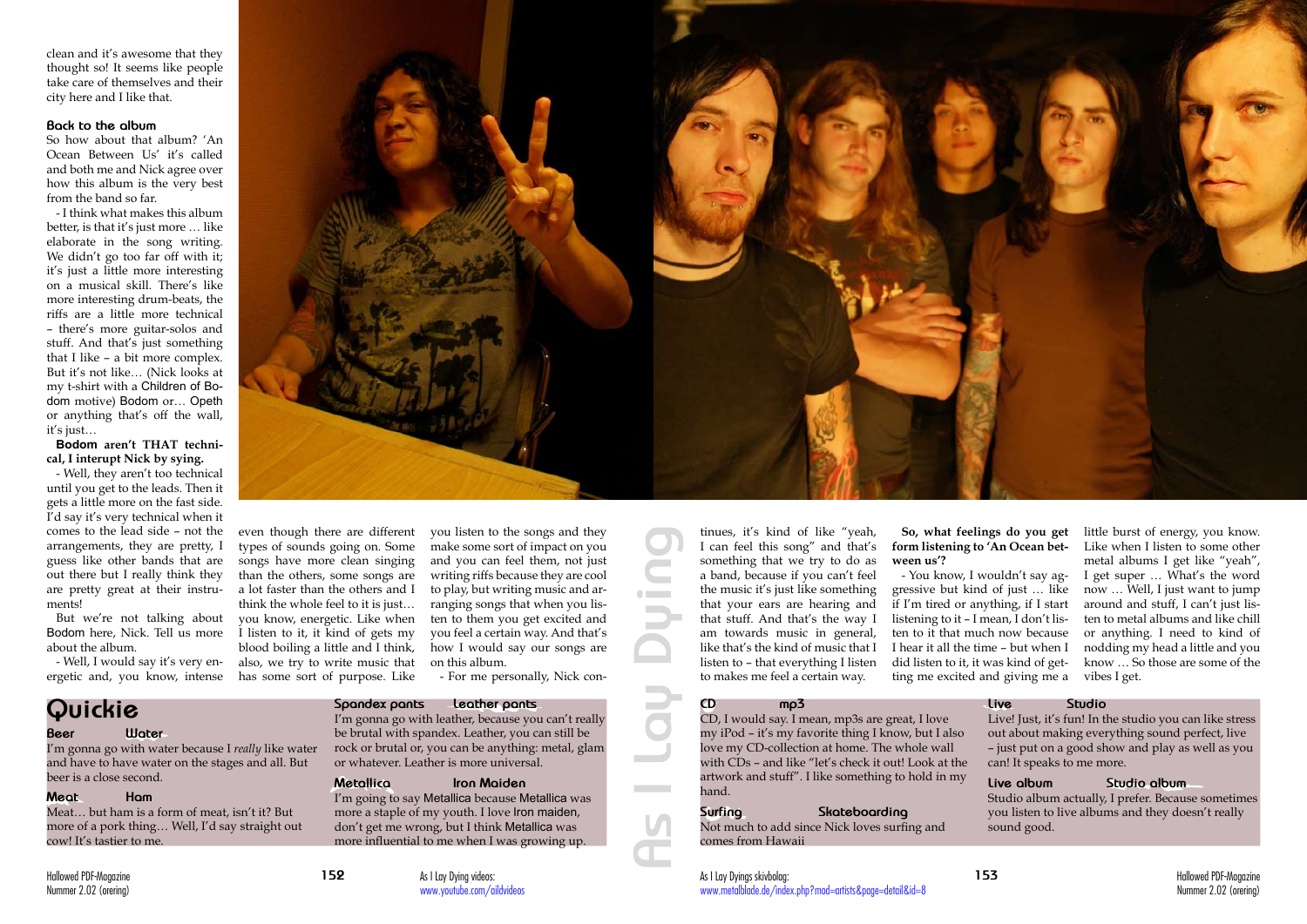

# **An album with many ingredi ences**

The album in itself is very diver se. It mixes elements and songs of all kind and not even though you hear they belong together, you never feel they do the same song over and over on 'An Ocean Between Us'. So how did it end up this way? I ask Nick if all the touring between their writing and recording had something to do with how the album have all this many flavors.

- Yeah, I would think that has something to do with it. Plus we wanted to do a well-rounded al bum were the songs aren't quite like the others because on my favorite albums – that's the way they are. You can listen to the whole thing and each song have a character of their own. And I think the biggest reason to why the album turned out like that was because we had a lot of time and we were able to break it up. We would write for two or three months and then we would re cord those songs and then when we went on tour for a couple of weeks, we had time to sit and lis ten to the songs and it would be like "hey, this – we need to chan ge this and this" and then we came back we had time to write more songs and we had like this group of song so let's try writing something different, you know?

**So which songs have ended up as your favorites in the end?**

- My favorite songs on the al bum are *The Sound of Truth*, it's a really fun song to play on the gone so well so that's why we played *Within Destruction*. But now that we do have the album out and the people do know the words in it, we play *An Ocean Between Us* and people are sing ing along, so it's cool

### **How do the songs work live in general?**

kind of triumph and ambient at the same time but it was just so all over the place but still sounded like a good song to me and that's one of the reasons why I'm so partial towards it, you know. But it hard like picking out my favorite from the album because I like all of them.

> - Oh, they're actually a little more difficult for us to play than the other, but you know – that's the way they always are when you're done recording an album. After two years it will be like "yeah, whatever" but it's been working out quite well seen to the fan-reactions because the al bum has only been out for a little more than a month and when we started this tour and played the new songs, kids were singing along and they knew the words. So that was a good dealing since the CD had only been out like a week then and it was already something that the people were familiar with. And it's been fun! The transition from playing like 'Frail words Collapse' and 'Sha dows are Security' songs to be playing 'An Ocean Between Us' songs, it's been great. And it ma kes thing more interesting for us live too.

### **A new member**

The band also changed a member before they started to record and tour for 'An Ocean Between Us'. Out came Clint and in came Josh. A win-win situation according to Nick.

- It was just one of those things

guitar, and there's a song called *Forsaken* that was one of my fa vorite songs when we wrote it, I was just like "oh that song is so sweet" and we haven't played it live yet, and there's a…

### **Well, you should do, I say interrupting Nick.**

- Yeah, we're going to soon, but we're play ing, on this tour, four or five new songs of the album and that's not one of them yet, but it will be. Next time we'll come back we will play it! We'll definitely play it next time!

### **Okay, I hope so! Other songs then?**

- Well, I like all of them! But *Wrath upon Ourselves* is one of my fa vorites just because when we went in to the studio with that song, I was like "I don't know, it seems like the least together of our songs and we're done with it". It seems to be so extreme in such as ups and downs and what was in the song that it starts to be really crazy and then it has more … it goes into this kind of strong chorus part and then there's some lead guitar play ing and it kind of ends with this, I don't know,

### **More about touring**

Live then, which songs work best live one might wonder. Here Nick have a more distinguished choise. - Oh, *Within Destructions* works out really well live, because that song is so fast and so aggressive and like march pit or circle pit oriented that kids respond really well to. I would say that song works the best live, because before we actually put out the album, we played that song on Warp tour, the tour we did in the Uni ted States this summer, and even though the kids hadn't even

heard the song it was something they could get in to because of the way the music is. - It's hard to not like feel that "dra damp dra damp dra damp damp damp", you know? That groove, or anything like that. But some songs, like *An Ocean Between Us*, we didn't want to play because there is a long chorus in it and if the kids don't know they words in it or know what's going on, it probably wouldn't have

### **Sweden the States**

Well. I live in the States and I would probably rather live in the States, but I don't enough of Sweden. If I spoke Swedish, I'd probably say Sweden, but I don't speak Swedish so I say the States just because I know my way around better.

### **Dying Living**

I'd say living. I would rather be living than dying! **But with your band name…?** Yeah, it's kind of ironic that I say that, being how our band is so doomsisch and all but I would say living!